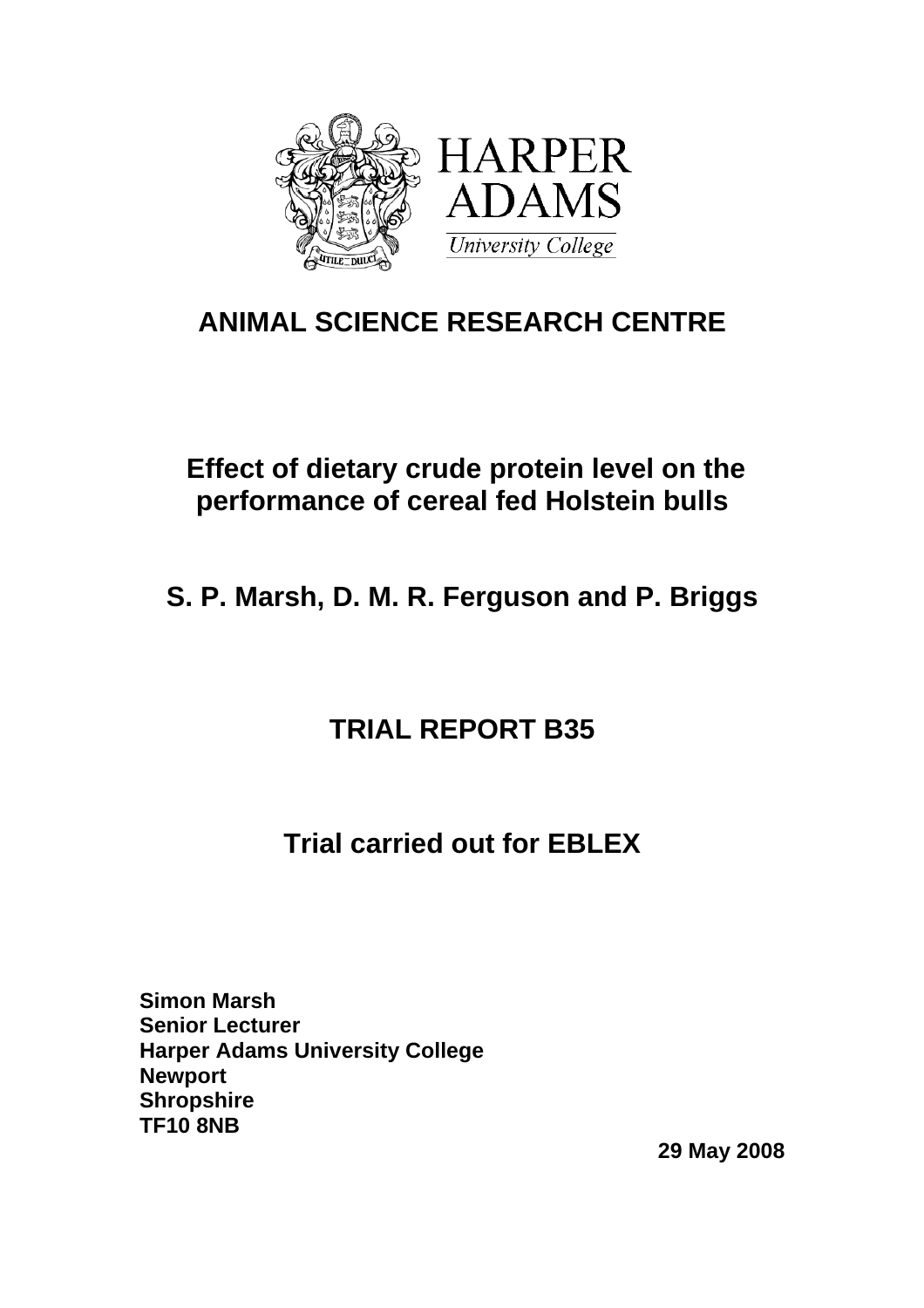#### **Effect of dietary crude protein level on the performance of cereal fed Holstein bulls**

### **TRIAL REPORT B35**

# **Trial carried out for EBLEX**

#### **Summary**

Cereal fed Holstein bulls weighing 280kg were reared through to slaughter at Harper Adams University College on rations containing 12%, 14% and 16% crude protein (as fed).

Overall the bulls recorded performance that either achieved or exceeded recognised targets for cereal beef production, recording DLWG's of 1.32- 1.34kg to slaughter weights of 542-557kg at 13.4-13.8 months old

There were no significant differences in DLWG, carcase daily gain, slaughter weight or carcase weight between the treatments. It is noted that highest the slaughter and carcase weights were achieved by the bulls fed the 12% ration however this was not statistically significant.

The bulls reared on the 12% diet recorded the highest margin over feed costs and highest gross margin per bull. Reducing the protein content of the ration from 16% to 12% increased the gross margin per bull by 10.2% (£7.60 per bull).

From the experiment it can be concluded that increasing the protein content of the ration above 12% for 280kg bulls does not improve physical or financial performance.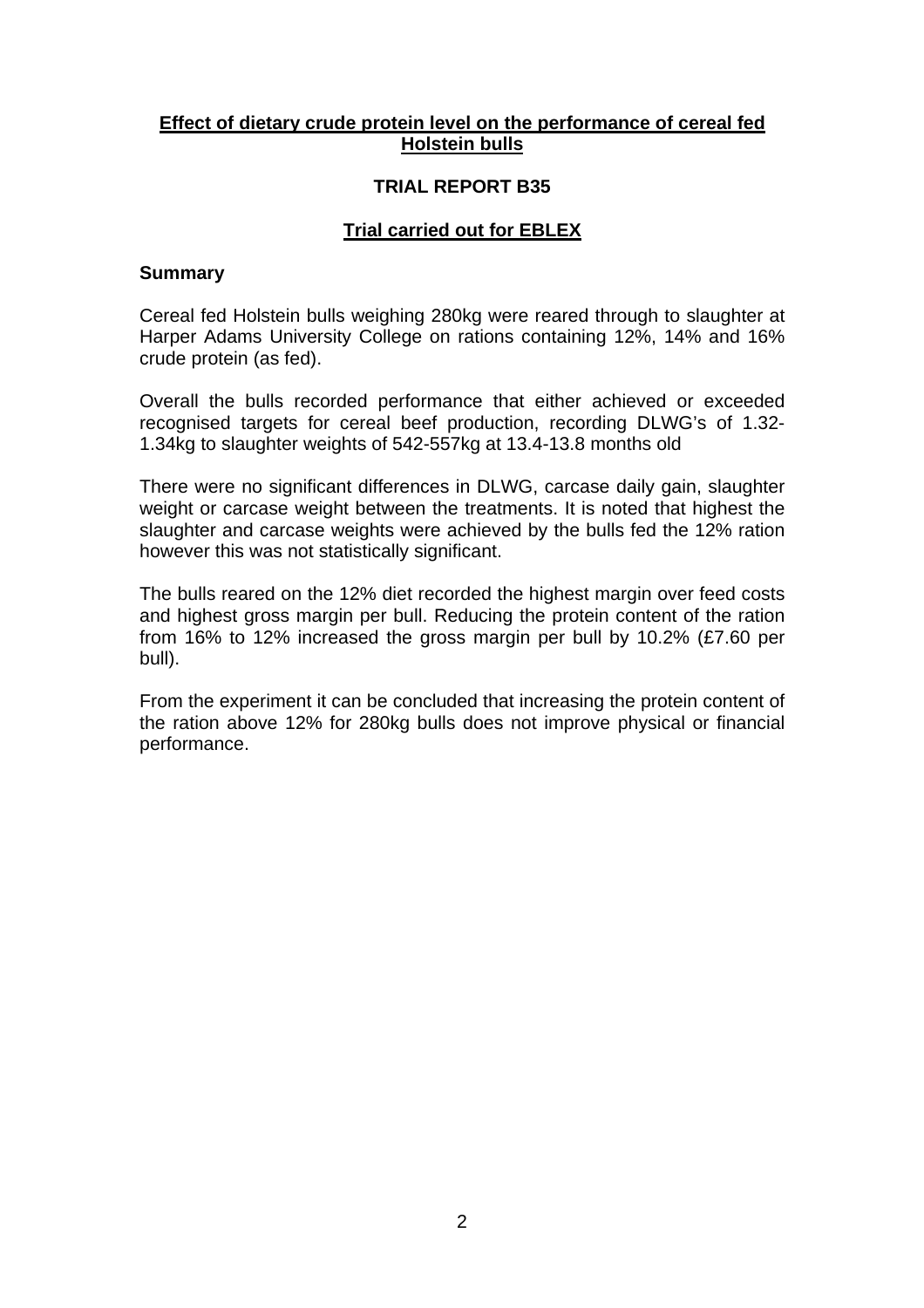### **Effect of dietary crude protein level on the performance of cereal fed Holstein bulls**

# **1.1 Introduction**

According to Allen (1990) a diet based on rolled barley with a protein supplement to give an overall crude protein (CP) level of 14% (as fed) should be offered to bulls from 100kg to 250kg. From 250kg through to slaughter the diet can contain 12% CP. However, Allen asserts that the rate of lean meat gain in continental cross Friesian bulls is so high that there is a strong argument for maintaining the CP content of the overall ration at 14% through to slaughter.

Research in the 1980's showed no response in bulls over 250kg to increasing protein levels above 13% (NAC, 1988; ADAS, 1985; Rigby and Lodge, 1989). These trials involved bucket reared bulls, mainly pure Friesians, whereas in a trial comparing 10, 12 and 14% CP by Jacklin and Rigby (1990) a significant response in performance with increased protein content was recorded however this work was conducted with weaned Charolais cross suckled bulls. On the low protein diets (10%) feed intake fell with a corresponding reduction in live weight gain so that the bulls entered a 'store period'.

Anderson *et al.,* (1988) compared diets containing 10, 12 and 14% CP with 333kg Angus and Hereford bulls. Bulls given 10% CP grew more slowly (P<0.05) than bulls given 12 or 14% CP. Bulls given 12% CP had fatter carcasses (P<0.05) than bulls given 10 or 14% CP. It must be noted that this study was carried out with early maturing beef breeds. In an additional experiment 318kg Simmental crossbred bulls were also fed 10, 12 or 14% CP diets. Bulls given 10% CP had lower (P<0.05) rates of carcass protein accretion during days 0 to 136 and days 0 to 202. Daily live weight gain and slaughter weights were not reported.

When 'proteins are cheap' the recommendation from Lowman and Lewis (1991) are to maintain protein levels of around 170g/kg DM (15% as fed).

There have been a large number of feeding trials carried out in North America on the optimum protein levels for finishing feedlot cattle. These trials however involved finishing early maturing breed type suckler bred beef steers fed on maize based rations from approximately 350kg to slaughter at 550kg.

Shields, a consultant with Promar, advocates a rearing diet of 16% CP to 250kg live weight. From 250kg to slaughter he advises dropping CP to about 14% (Lawrence 2006). Currently the majority of compound feed manufacturers' market rations containing either 15% or 16% CP for intensively fed bulls. However the majority of intensively fed beef cattle are fed home mix rations based on rolled barley with a protein concentrate or 'protein rich' straights such as rapeseed meal and soya bean meal. In this latter situation higher protein rations will have increased ration costs.

There is a paucity of data on the optimum crude protein content of cereal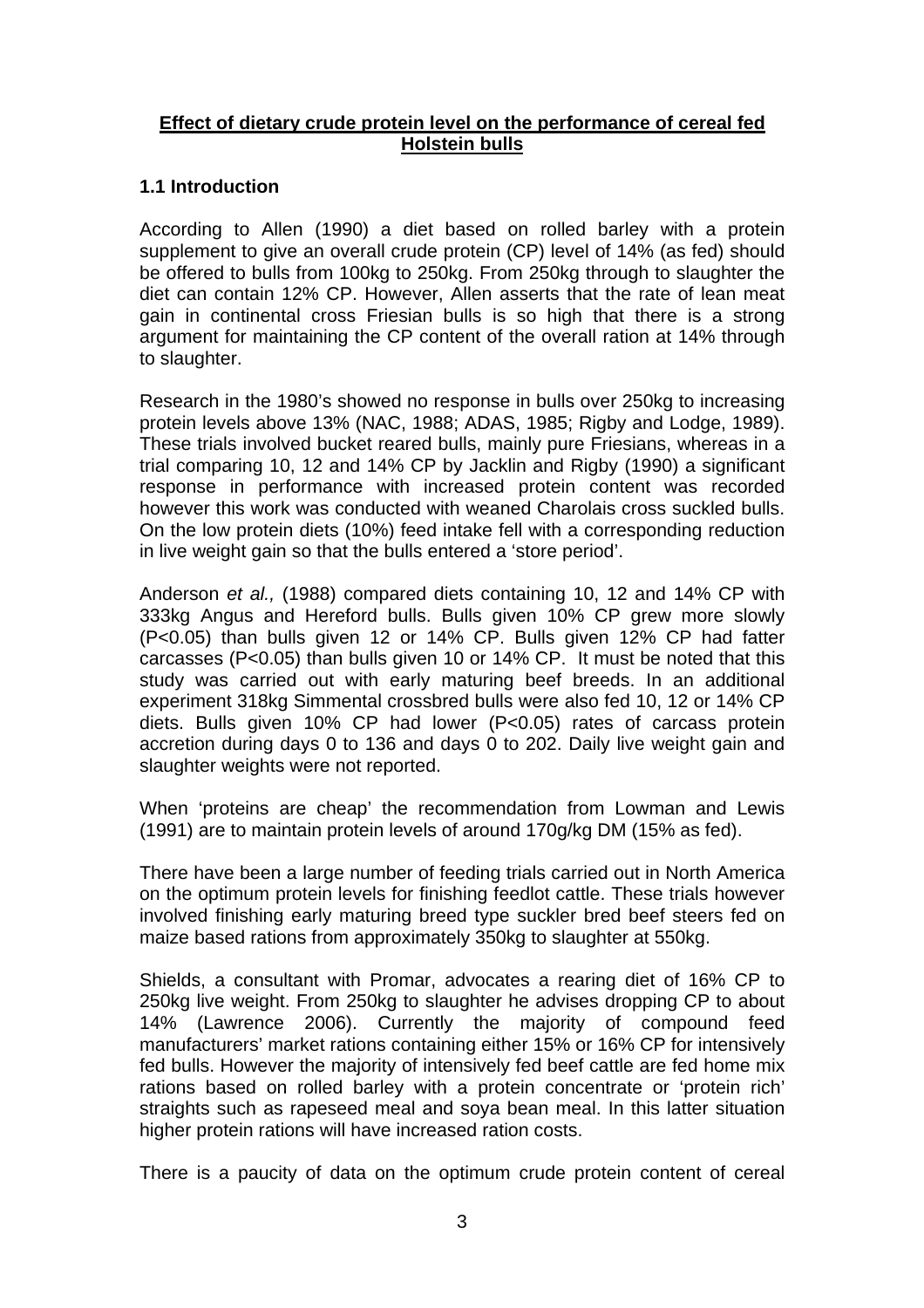based diets for late maturing beef cattle, particularly Holstein bulls and Continental cross Holstein bulls. The objective of this experiment was therefore to determine the effect of feeding rations containing either 12%, 14% or 16% dietary crude protein (as fed) on the performance of cereal fed 280kg Holstein bulls through to slaughter.

# **1.2 Materials and Method**

The trial started on the  $24<sup>th</sup>$  of April 2007 with forty eight September/October 2006 born Holstein bulls weighing approximately 280kg at 7 months old.

The calves involved in the trial were sourced from the Harper Adams University College dairy herd. Prior to commencement of the trial the calves were fed a proprietary 16% CP intensive beef nut (Wynnstay Prime Beef) *ad libitum*. The treatment rations were gradually introduced over a 14 day period.

Sixteen bulls were allocated according to live weight into the following treatments, with two pens of bulls per treatment:

1. 12% CP

A*d libitum* 120g crude protein/kg (12% CP as fed) barley based concentrates.

2. 14% CP

A*d libitum* 14% CP (as fed) barley based concentrates.

3. 16% CP

A*d libitum* 16% CP (as fed) concentrates.

See table 1 for details of the formulation of the rations.

#### **Table 1** *Feed rations*

|                               | <b>Crude Protein</b> |        |        |  |  |
|-------------------------------|----------------------|--------|--------|--|--|
| Feeds (kg/t)                  | 14%<br>12%<br>16%    |        |        |  |  |
| Rolled Barley @ £95/t         | 755                  | 690    | 630    |  |  |
| Soya @ £165/t                 | 37.5                 | 70     | 100    |  |  |
| Rape @ £105/t                 | 37.5                 | 70     | 100    |  |  |
| Beet Pulp @ £107/t            | 100                  | 100    | 100    |  |  |
| Molasses @ £95/t              | 50                   | 50     | 50     |  |  |
| Int Beef Mins @ £250/t        | 20                   | 20     | 20     |  |  |
| £/tonne (inc £5/t mill & mix) | 107.30               | 109.90 | 112.30 |  |  |

Four samples of each beef mix were analysed by NIR (Rumenco Ltd, Stretton House, Burton-on-Trent, Staffs, DE13 0DW). Table 2 details the results.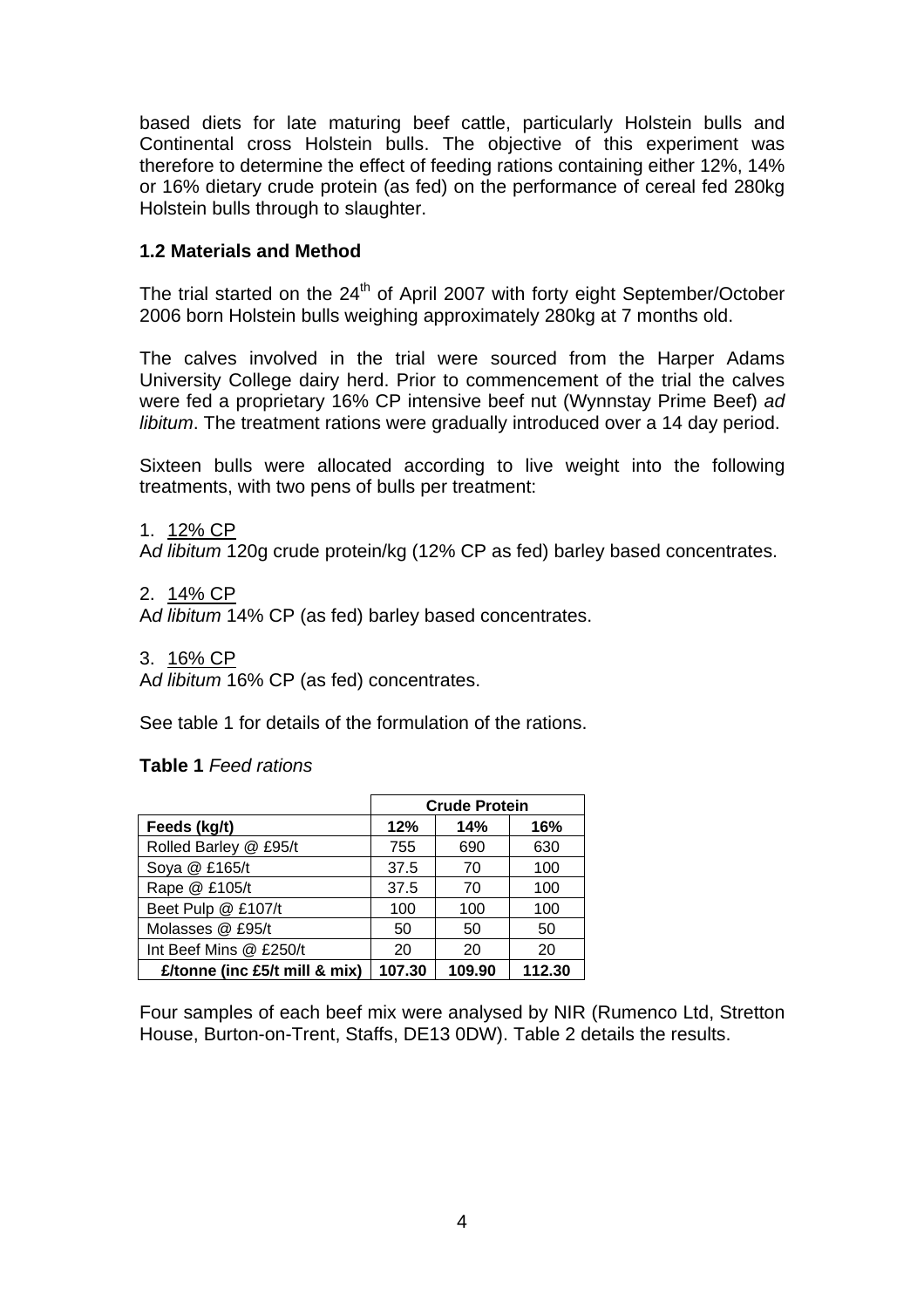### **Table 2** *Ration analyses*

| Values as fed unless stated | 12%  | 14%  | 16%  |
|-----------------------------|------|------|------|
| Moisture %                  | 16.2 | 16.4 | 15.5 |
| Oil B %                     | 2.0  | 1.4  | 1.6  |
| Protein %                   | 12.2 | 13.9 | 16.1 |
| CP % of DM                  | 14.5 | 16.6 | 19.1 |
| Fibre %                     | 6.7  | 5.1  | 5.6  |
| Ash %                       | 7.1  | 6.7  | 7.2  |
| Starch %                    | 37.3 | 36.2 | 34.2 |
| Sugar %                     | 6.8  | 5.6  | 6.4  |
| NCGD % (DM)                 | 86.2 | 85.7 | 85.1 |
| NDF%                        | 10.3 | 10.9 | 12.0 |
| ME (MJ/kg DM)               | 12.7 | 12.4 | 12.4 |

The cattle were housed in straw-bedded pens (9.8m x 4.6m) with access to water and *ad libitum* barley straw from racks.

The bulls were weighed at the start, at 30 day intervals and at slaughter. They were 'double weighed' at the start and at slaughter. The cattle were reared through to slaughter at fat class 3. Fat classification was subjectively assessed by Mr. Simon Marsh in conjunction with Mr. David Ferguson, Senior Technician at Harper Adams University College. All of the cattle were slaughtered at Anglo Beef Processors Ltd. (ABP) at Shrewsbury using the New EC dressing specification. Slaughter live weight was recorded prior to being loaded on the cattle wagon. The journey from Harper Adams to ABP takes about 30 minutes and the cattle were slaughtered within approximately 1 hour of delivery at ABP.

### **1.3 Results**

#### *Animal performance*

Carcase weight at the beginning of the experiment was estimated by assuming a dressing proportion of 0.47 (Patterson *et al.,* 1995). Details of the carcase classification scoring system and carcase pricing structure are shown in appendix 1. The data was analysed using ANOVA with DLWG calculated by difference from birth to slaughter.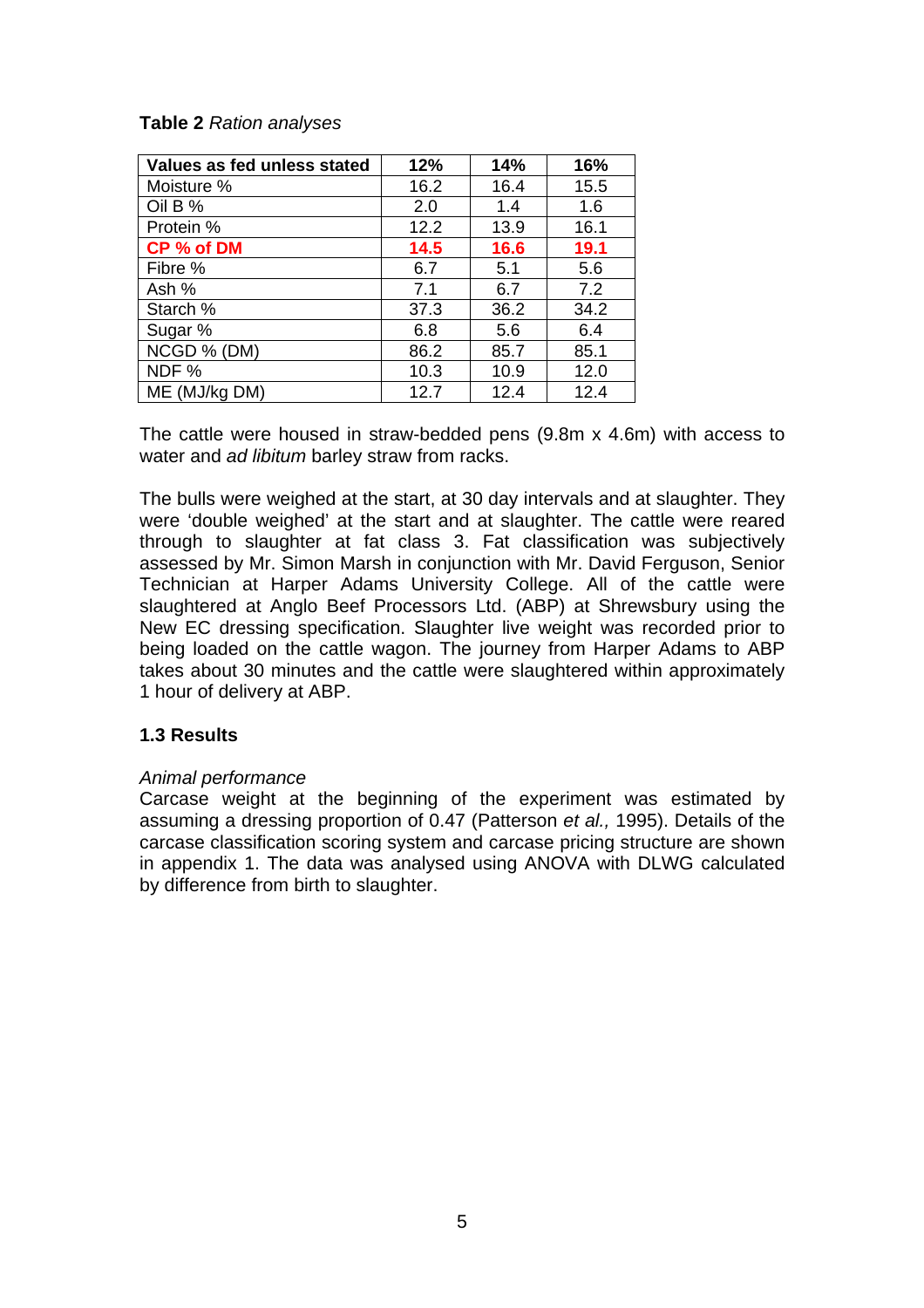#### **Table 3** *Animal performance*

|                           | 12%   | 14%   | 16%   | s.e.d  | <b>Sig</b> |
|---------------------------|-------|-------|-------|--------|------------|
| Start wt (kg)             | 283.7 | 280.6 | 269.9 | 14.91  | <b>NS</b>  |
| Slaughter wt (kg)         | 556.7 | 548.9 | 541.7 | 11.16  | <b>NS</b>  |
| Days on trial             | 205.6 | 205.0 | 206.4 | 11.09  | <b>NS</b>  |
| DLWG (kg)                 | 1.341 | 1.322 | 1.328 | 0.0538 | <b>NS</b>  |
| Age at slaughter (months) | 13.78 | 13.54 | 13.37 | 0.354  | <b>NS</b>  |
|                           |       |       |       |        |            |
| Carcase wt (kg)           | 284.1 | 280.1 | 277.6 | 5.73   | <b>NS</b>  |
| Carcase daily gain (kg)   | 0.741 | 0.731 | 0.737 | 0.0283 | <b>NS</b>  |
|                           |       |       |       |        |            |
| Kill out (g/kg)           | 510   | 510   | 513   | 0.46   | <b>NS</b>  |
| <b>Conformation class</b> | 2.00  | 2.08  | 2.00  | 0.157  | <b>NS</b>  |
| <b>Fat class</b>          | 3.17  | 3.08  | 3.17  | 0.228  | <b>NS</b>  |
|                           |       |       |       |        |            |
| Carcase price (p/kg)      | 176.4 | 177.6 | 176.4 | 2.92   | <b>NS</b>  |
| Live weight price (p/kg)  | 90.5  | 90.6  | 90.4  |        |            |
| Carcase value (£)         | 503.7 | 497.4 | 489.8 | 13.77  | <b>NS</b>  |

NS = not significant

There were no significant differences in performance between the treatments. It can be noted that the bulls fed on the 12% diet recorded the heaviest carcase weight and were slaughtered slightly older however none of these differences were statistically different.

#### *Feed intakes*

Feed intakes were recorded on a 'group basis' from the start of the trial and were recorded through to slaughter and are shown in table 4. Feed conversion ratio (FCR) was estimated and feed cost per kg gain calculated based on the costs of the rations (see table 1 for ration costs).

| Table 4 Feed use, Estimated FCR and Feed cost per kg gain |  |
|-----------------------------------------------------------|--|
|                                                           |  |

|                                | 12%   | 14%   | 16%   |
|--------------------------------|-------|-------|-------|
| Daily feed intake (kg)         | 9.22  | 8.90  | 8.89  |
| Total feed intake (kg)         | 1,895 | 1,825 | 1,834 |
| FCR (kg feed: kg LWG)          | 6.94  | 6.80  | 6.75  |
| FCR (kg feed: kg Carcase gain) | 12.57 | 12.31 | 12.17 |
| Feed cost (p/kg LWG)           | 74.5  | 74.7  | 75.8  |
| Feed cost (p/kg Carcase gain)  | 134.5 | 135.2 | 136.7 |

The bulls reared on the 12% diet recorded slightly higher daily feed intakes and the worst FCR. However due to the lower cost of the 12% ration they recorded the lowest feed cost per kg gain. The differences in feed cost per kg gain were nevertheless relatively small between the treatments.

The FCR's appear to be relatively poor at 6.75-6.94. It must be noted that the trial did not include the period of growth from 120kg to 280kg. During this rearing phase Holstein bulls at Harper Adams typically record a DLWG of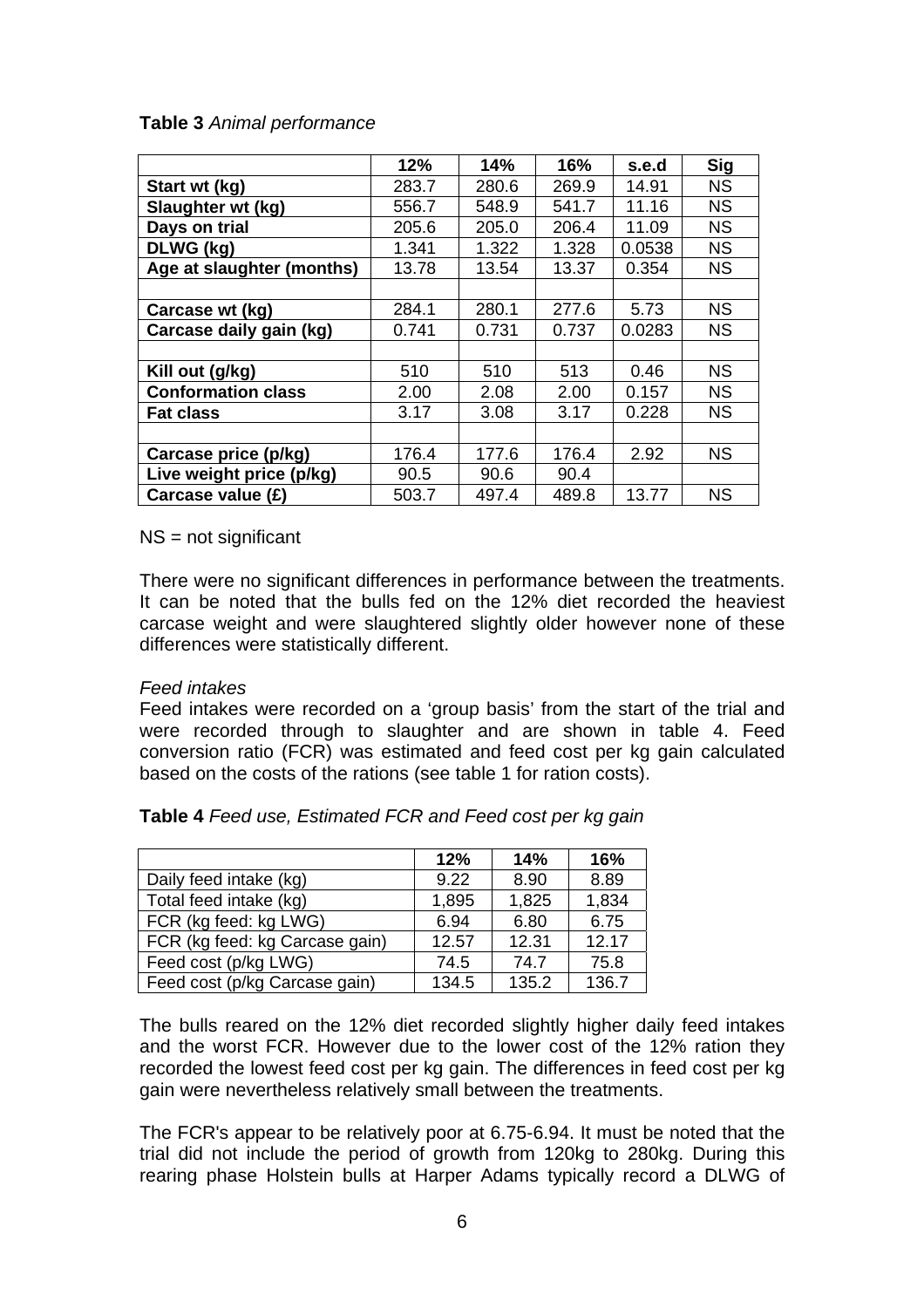### 1.75kg with an FCR of 3.2.

**Table 5** *Margin over Feed (£/bull)*

Shown in appendix 2 are the gross margins and physical performance data for the bulls reared from calves which recorded an overall of FCR of 5.11 from birth to slaughter. The data also shows the performance of a batch of Simmental x Holstein bulls that were reared alongside the Holsteins.

#### *Financial appraisal*

Margin over feed and a gross margin per bull was calculated based on the prices prevailing at the time of the study and are shown in tables 5 and 6.

|                         | 12%   | 14%   | 16%   |
|-------------------------|-------|-------|-------|
| Sale of carcase         | 503.7 | 497.4 | 489.8 |
| Feed cost/bull          | 203.3 | 200.6 | 206.0 |
| <b>Margin over Feed</b> | 300.4 | 296.8 | 283.8 |

The bulls reared on the 12% diet recorded the highest margin over feed which was £3.60 and £16.60 per bull greater than the 14% and 16% diets respectively. It must be noted however that the bulls on the 16% ration had a lower start weight which influences this method of financial appraisal.

Gross margins were therefore calculated based on a valuation of the bulls at the start of the experiment of 65p/kg live weight. As shown in table 6 the bulls fed the 12% diet recorded a £1.60 and £7.60 per head higher gross margin compared to the 14% and 16% fed bulls respectively.

|                                   | 12%   | 14%   | 16%   |
|-----------------------------------|-------|-------|-------|
| <b>Output</b>                     |       |       |       |
| Sale of carcase                   | 503.7 | 497.4 | 489.8 |
| <b>Variable &amp; Stock Costs</b> |       |       |       |
| Stock purchase @ 65p/kg           | 184.4 | 182.4 | 175.4 |
| Concentrates                      | 203.3 | 200.6 | 206.0 |
| Veterinary                        | 3     | 3     | 3     |
| <b>Bedding</b>                    | 13    | 13    | 13    |
| Other costs                       | 17    | 17    | 17    |
| Total variable costs              | 420.7 | 416.0 | 414.4 |
| <b>Gross Margin</b>               | 83.0  | 81.4  | 75.4  |

**Table 6** *Gross Margins (£/bull)* 

Reducing the protein content of the ration from 16% to 12% increased the gross margin per bull by 10.2%.

### **1.4 Discussion and Conclusions**

Overall the bulls recorded performance that either achieved or exceeded recognised targets for cereal beef production. The MLC (not dated) target for cereal fed Holstein-Friesian bulls are a DLWG of 1.3kg (from 3 months old to slaughter) and carcase weight of 250kg classifying -O/P+3 at 11.5 months old.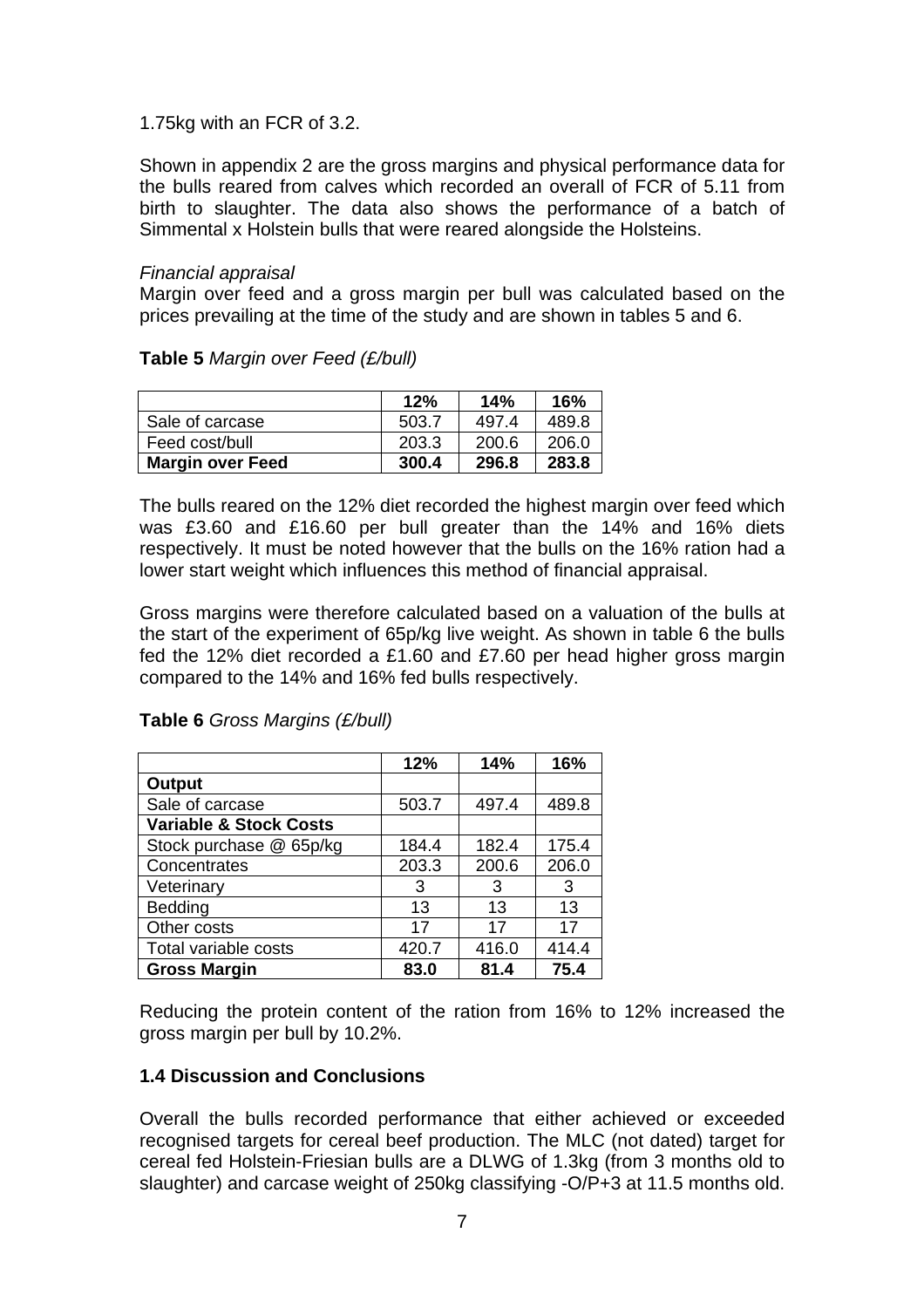Targets for Holstein-Friesian bulls recently quoted by EBLEX (2005) are a slaughter weight of 540kg at 13 months old.

#### *Growth rates, slaughter weights and feed intakes*

There were no significant differences in DLWG, carcase daily gain, slaughter weight or carcase weight between the treatments. It is noted that highest the slaughter and carcase weights were achieved by the bulls fed the 12% ration however this was not statistically significant. It has been suggested that feeding a higher protein ration could increase slaughter weight or help produce leaner carcasses but this was not evident from this trial. The excess protein from the 14 and 16% diets would have to be converted to urea by the rumen micro-organisms, absorbed across the rumen wall and excreted in the urine. This will demand energy which would otherwise be used for growth.

The bulls fed the 12% ration recorded the highest daily and total feed intake and the worst FCR however it is likely that these differences would not be statistically significant.

#### *Carcase characteristics, price (p/kg) and value*

There were no significant differences in killing out percentage, conformation or fat class score. The overall classification equated to a -O3 grade. There were no significant differences in carcase price (p/kg) or value. Due to the higher carcase weight of the bulls fed the 12% ration the value of the carcase was increased by £13.90 compared to the bulls fed the 16% ration however this was not statistically significant.

#### *Economic assessment*

The bulls reared on the 12% diet recorded the highest margin over feed costs and highest gross margin per bull. Feed prices change on a daily basis and at the time of writing the ration costs have increased from £107-£112/t to £165- £180/t. However it is pleasing to comment that the finished beef price for -O3 grade black and white bulls has increased from £1.75/kg to £2.48/kg.

The diets in the experiment were based on feeding rolled barley with protein from soya and rapeseed meal. These latter two feedstuffs are always significantly higher in price compared to rolled cereals so therefore increasing the protein content of the diet increases the cost of the ration. With no significant improvement in performance with the increased protein content this resulted in lower gross margins being recorded.

The majority of intensive cereal fed bulls in the UK are fed diets based on rolled barley however there are a significant number of bulls fed on proprietary compounded feeds and due to the raw materials typically sourced and used within 'Intensive Beef Nut' formulations Steve Brown comments that it is unlikely that reducing the protein content of the diet will reduce the cost of the ration (2008. Pers.Comm. Mr. S.T. Brown is the Ruminant Technical Manager for Wynnstay Group plc).

From the experiment it can be concluded that increasing the protein content of the ration above 12% for 280kg bulls does not improve physical or financial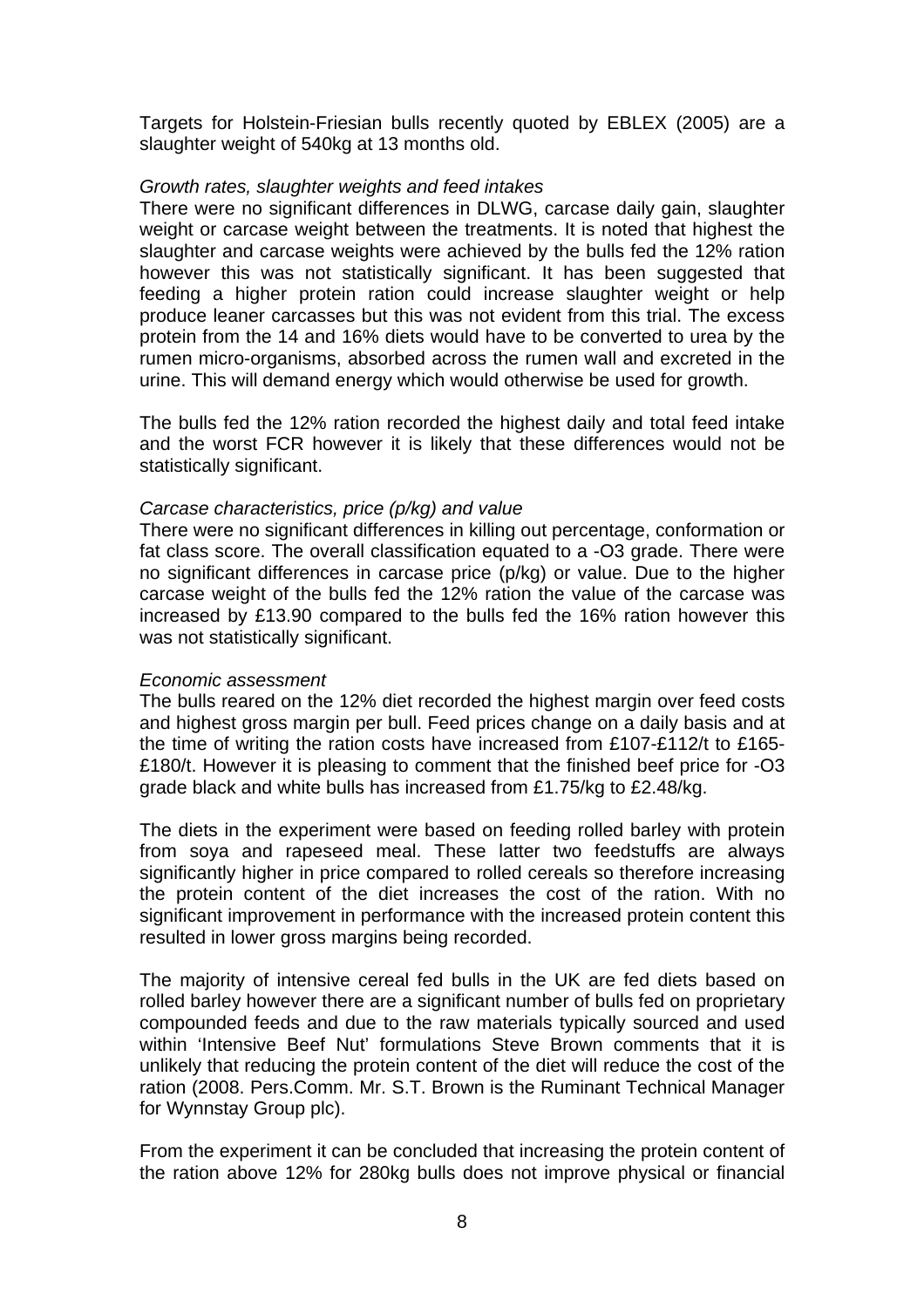#### performance.

#### *North American trial results*

In his review of the work conducted on protein levels in North America involving over 50 trials finishing suckler bred beef steers fed on maize based rations Lewis (2004) concluded the following:

- "Where high and low protein levels were compared, these were usually **11% and 13% on a dry matter basis**. These are equivalent to about **9.5% and 11.5% on a fresh weight basis** which are substantially lower than levels fed on most UK farms
- Average DLWG for 11% diets was 1.43kg compared to 1.53kg for diets with 13% protein
- A few trials showed that performance was poorer with diets containing over about 15% protein (approx 13% as fed). This was attributable to lower intakes and the energy cost to the animal getting rid of the excess protein."

The results from this experiment concur with the review by Lewis.

### **1.6 Future work**

In view of the recent increase in price of cereals and also since it is recognised that bull beef production is considered to be the most appropriate system for Holstein calves, work should therefore be conducted on the replacement of cereals with high energy forages such as maize silage and 'head cut' cereals to achieve the target carcase weight of 280kg at 13 months old.

### **1.7 Acknowledgements**

Financial support from the English Beef and Lamb Executive (EBLEX) is gratefully acknowledged.

**Signed:** 

 **Mr. S P Marsh On behalf of Harper Adams University College** 

**29 May 2008**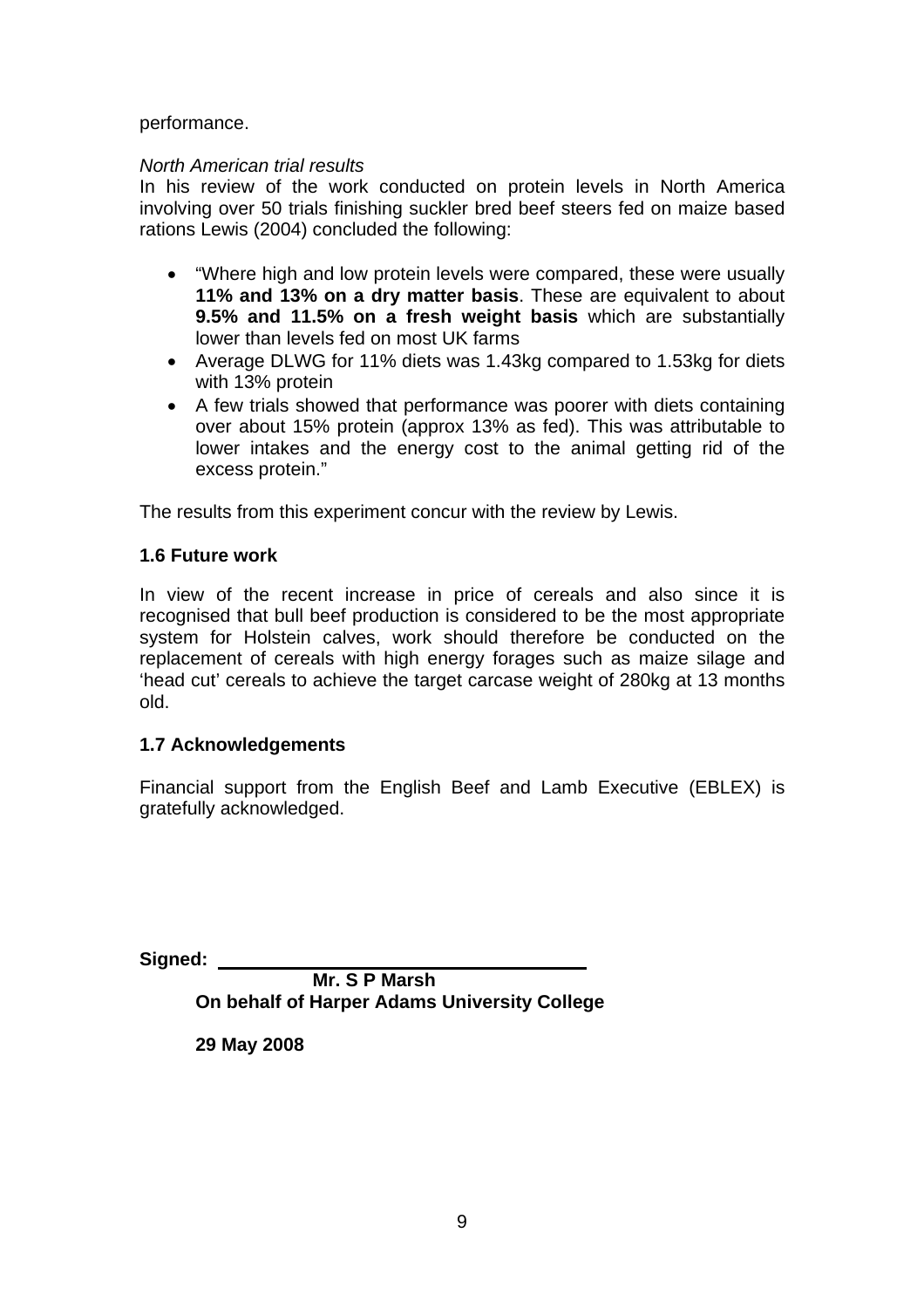#### **1.8 References**

ADAS (1985). *Protein levels and slaughter weight for cereal fed Friesian bulls.* Report of Field Trials, 1985, HMSO, London

Allen, D. (1990). *Planned Beef Production and Marketing.* BSP Professional Books, London.

Anderson, P.T., Bergen, W.G., Merkel, R.A. and Hawkins, D.R. (1988). The effect of dietary crude protein level on rate, efficiency and composition of gain of growing beef bulls. *Journal of Animal Science.* **66,** 8, 1990-1996

EBLEX Beef Action for Profit 3 (2005) Better Returns from Dairy-Bred Bulls. *Meat and Livestock Commission.*

Jacklin, D. and Rigby, I. (1990). Effect of protein supplementation on the performance of intensively fed weaned suckled bulls. *Animal Production* **50,** 579

Lawrence, C. (2006). Faster dairy bull growth can safeguard profits in SFP era. *Farmers Weekly,* February, 25.

Lewis M. (2004). *Protein levels in diets for intensively finished beef.* Promar International. (Sheep & Beef Notes, March 2004)

Lowman, B.G and Lewis, M. (1991). The Feeding and Management of Intensively Reared Bulls: Conventional Compared with Organic*. Recent Advances in Animal Nutrition.* 181-209

MLC (not dated) Beef Management Matters No.1: Bull Beef: Costings and Production Systems.

National Agricultural Centre (1988). High protein diets for Continental cross bulls in cereal beef*. Beef and Calf Unit Newsletter*, **28,** 4

Patterson, D.C., Steen, R.W.J. and Kilpatrick, D.J. (1995). Growth and development in beef cattle. 1. Direct and residual effects of plane of nutrition during early life on components of gain and food efficiency. *Journal of Agricultural Science,* **124,** 91-100

Rigby, I. and Lodge, N. (1989). The response of intensively finished dairy bred bulls to three levels of protein. *Animal Production,* **48,** 656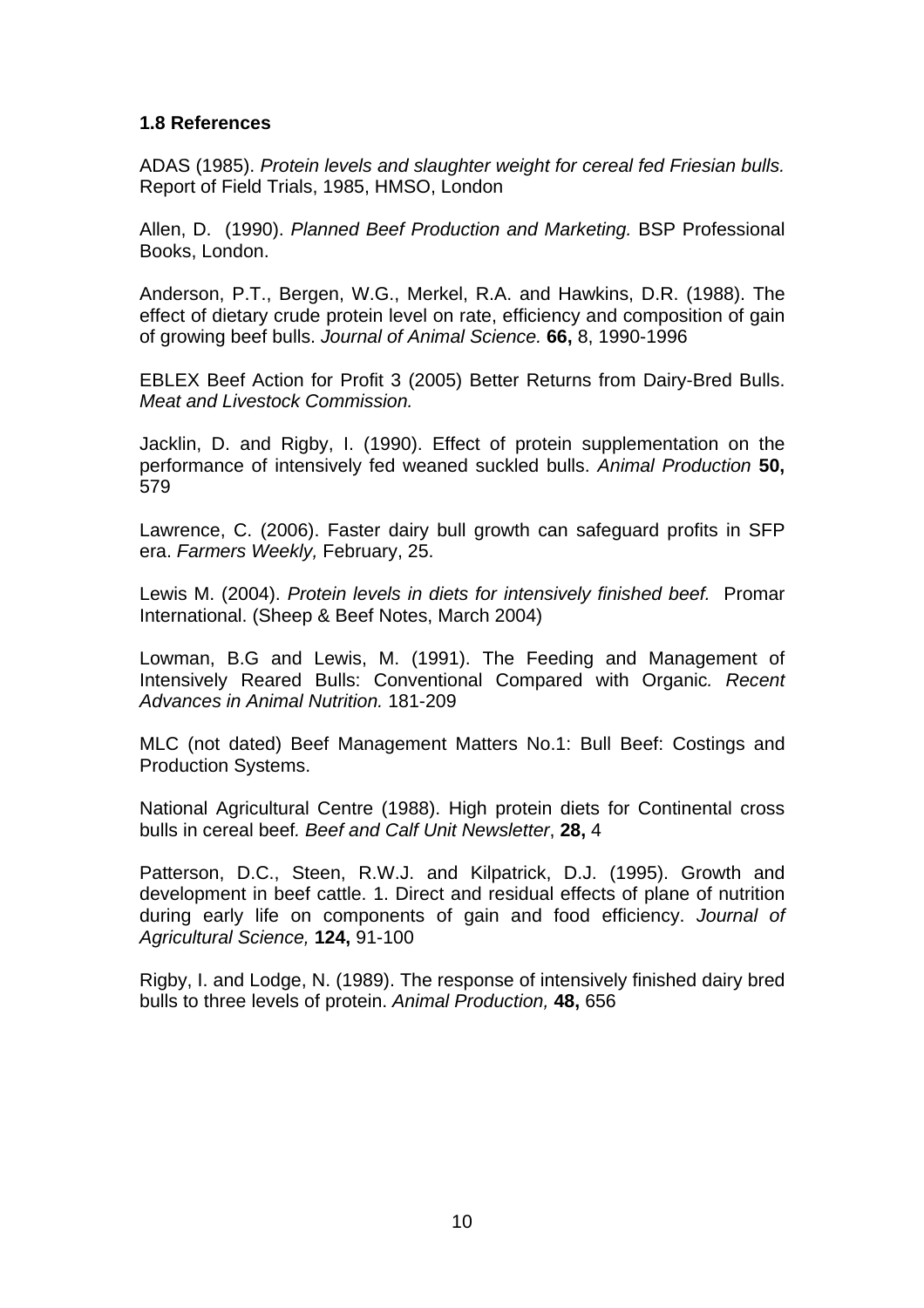# **1.9 Appendix 1**

# Carcase classification and pricing structure

Conformation and fat class scores were converted from the MLC beef carcase classification scale to a numerical scheme as shown below:

| Conformation:              | > Improving Conformation > |               |                        |      |    |    |    |
|----------------------------|----------------------------|---------------|------------------------|------|----|----|----|
| <b>MLC System</b>          | P+                         | -O            | O+                     | R    | -U | U+ |    |
| Harper Adams System        | 1                          | $\mathcal{P}$ | 3                      | 4    | 5  | 6  |    |
| Carcase Price* (£/kg):     |                            |               |                        |      |    |    |    |
| <b>Bulls</b>               | 1.60                       | 1.75 1.98     |                        | 2.08 |    |    |    |
| <b>Fat Class:</b>          |                            |               | > Increasing Fatness > |      |    |    |    |
| <b>MLC System</b>          |                            |               | 3                      | 4L   | 4H | 5L | 5H |
| <b>Harper Adams System</b> | 1                          |               | 3                      | 4    | 5  | 6  |    |
| Carcase Price (p/kg)       | Base* Base* Base* -6       |               |                        |      |    |    |    |

\* Carcase price at fat class 2, 3 and 4L